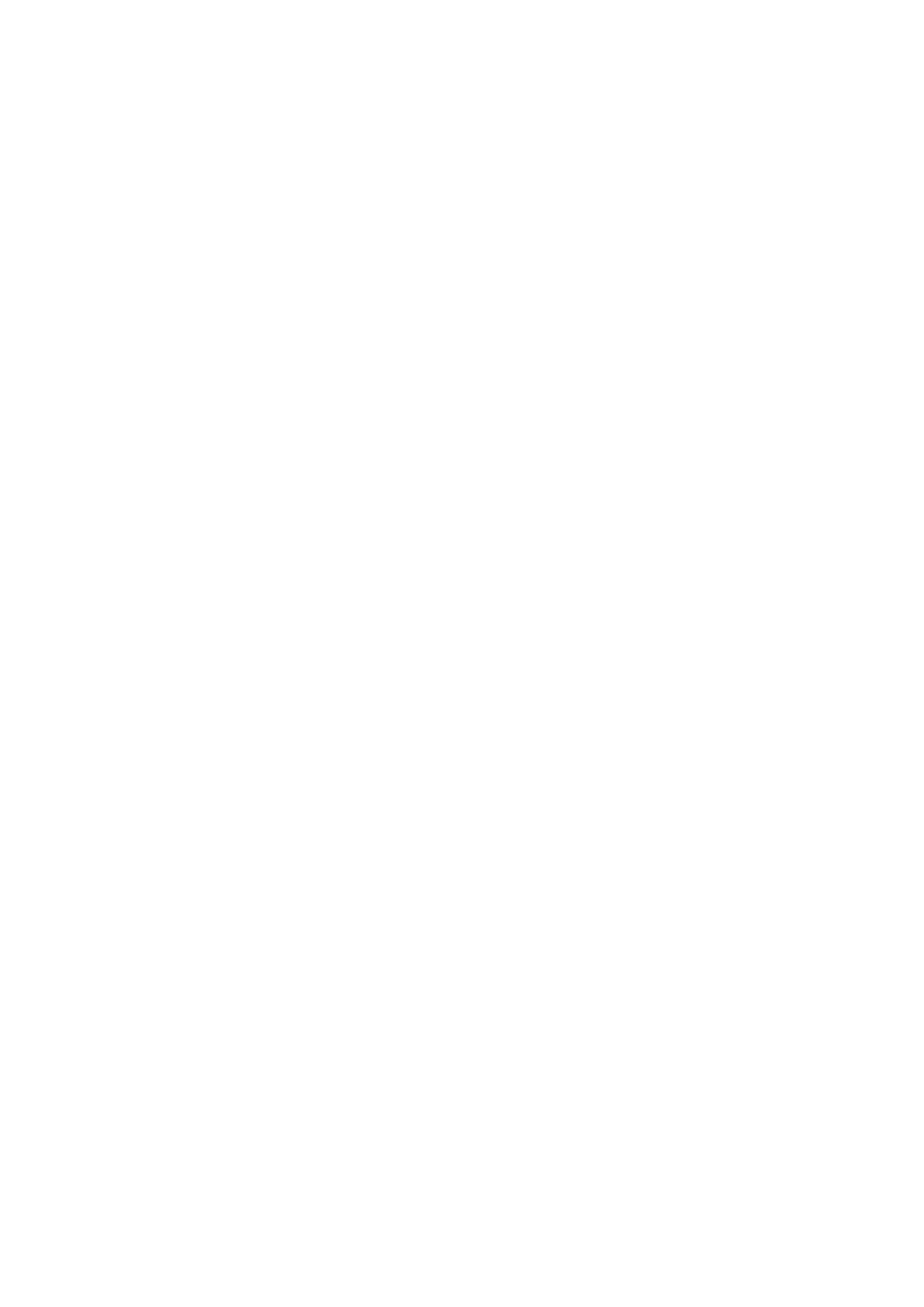

*Osmanlı Mirası Araştırmaları Dergisi (OMAD), Cilt 6, Sayı 16, Kasım 2019. Journal of Ottoman Legacy Studies (JOLS), Volume 6, Issue 16, November 2019. ISSN: 2148-5704*

## **YUSUF FRANKO'S CARICATURES UNDER THE CONCEPTUAL BLENDING MAGNIFYING GLASS**

#### *Kavramsal Entegrasyon Büyüteci Altında Yusuf Franko'nun Karikatürleri*

## **Nihada DELIBEGOVIĆ DŽANIĆ, Mirza DŽANIĆ**

**Abstract:** The aim of the paper is to show that conceptual blending theory, proposed by Fauconnier and Turner, is equipped with the mechanisms that can explain the construction of the meaning of Yusuf Franko Kusa's political caricatures. These magnificent cartoons reveal the history of late nineteenth-century Pera. The construction of the meaning of political caricatures involves the construction of a blended space which results in an incongruity that is characteristic of humorous blends. Projections from the blend to input spaces highlight the scenarios within inputs, and as a result we view scenarios in the input spaces from a different perspective i.e. in the light of the comic effect created within the emergent structure.

**Keywords:** Conceptual blending theory, Yusuf Franko Kusa's political caricatures, criticism of society

**Öz:** Makalenin amacı, Fauconnier ve Turner tarafından önerilen kavramsal entegrasyon teorisinin, Yusuf Franko Kusa'nın politik karikatürlerinin anlamının inşasını açıklayabilecek mekanizmalarla donatıldığını göstermektir. Bu muhteşem karikatürler, on dokuzuncu yüzyıl Pera döneminin tarihini gözler önüne serer. Siyasi karikatürlerin anlamının açıklanması, mizahi karışımların karakteristik özelliği olan uyumsuzlukla sonuçlanan bir entegrasyon alanının yapısını içerir. Entegrasyondan girdi alanlarına yapılan projeksiyonlar, girdiler içindeki senaryoları vurgulamaktadır ve bunun sonucunda girdi alanı senaryoları farklı bir perspektiften, yani ortaya çıkan yapı içinde oluşturulan çizgi roman etkisinin ışığında görüyoruz.

**Anahtar Kelimeler:** Kavramsal karışım teorisi, Yusuf Franko Kusa'nın politik karikatürleri, toplum eleştirisi

#### **Introduction**

The aim of the paper is to show that conceptual blending theory, proposed by Fauconnier and Turner, is equipped with the mechanisms that can explain the construction of the meaning of Yusuf Franko Kusa's political cartoons. Yusuf Franko Kusa was born in 1855 in Istanbul. He comes from a Lebanese family belonging to the Melkite Greek Catholic Church that moved to Istanbul in the late 18th century. In 1873 he started his career as a junior clerk, a bureaucrat in the Ottoman Ministry of Foreign Affairs. His duties in the Ministry, and life in the center of Istanbul, enabled him to be both a member and an observer of high-society social circles in Pera. Yusuf Franko Kusa drew caricatures depicting Istanbul high society from 1884 to 1896, which means that most of them were created during the period of censorship. Namely, in 1877 Sultan Abdulhamid II banned the production of all caricatures. This ban remained in place until he departed the throne in 1908.This is most probably the reason why Yusuf Franko Kusa's word of cartoons remained unknown to public. Hidden gem, Yusuf Franco's caricature album, was discovered in an antique rug dealer's shop in Istanbul in 1957. The album contains images of the author and witty caricatures that portrayed contemporary scenes of social life and political debates in Pera.

Political cartoons as a distinctive genre, with characteristic features, conventions and discourse aims, have had a long tradition as a means of shaping public opinions. The primary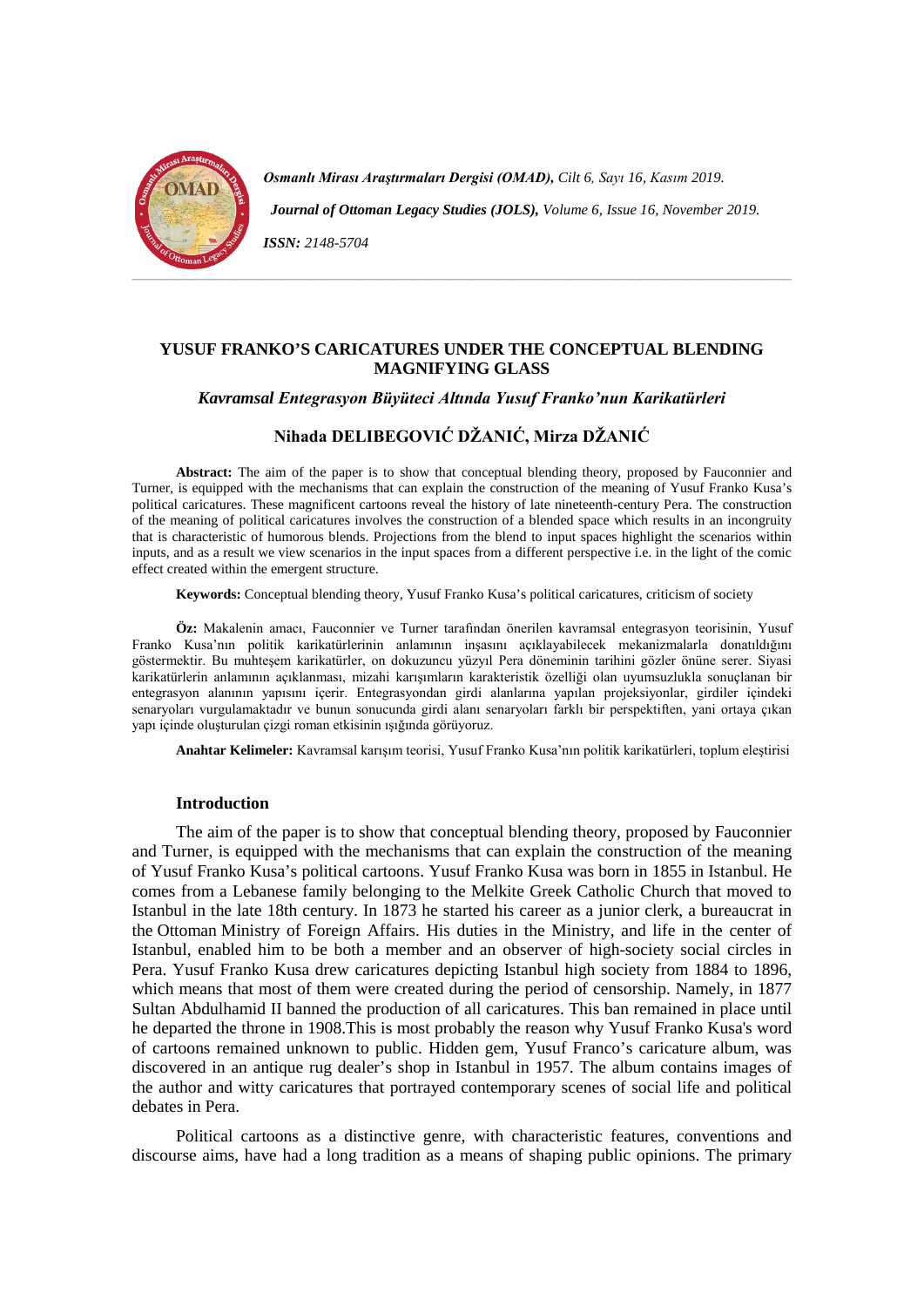purpose of political cartoons is to express a political or social commentary through creative, memorable, and often humorous pictorial and verbal representation of aspects of political, cultural and social reality. As Hess and Northrop point out, "[c]artoonists continually translate political abstractions into tangible visual representations". These visual representations of political, social and cultural issues, drawn in pencils and crayons, are far from realistic. Rather, political cartoons often represent fantastic and humorous scenarios in which caricatures of politicians are cast in ludicrous roles and political issues are represented as bizarre. Unrealistic as they may be, cartoons are not intended simply to entertain the viewer. Rather, by posing interpretative riddles before the viewers, composed of pictorial and verbal elements, cartoons offer different points of view and powerfully criticize reality. These interpretative puzzles are never too hard to decipher for the viewers as cartoonists, in order to convey their messages, exploit the viewers' shared knowledge, including their social, historical, and political knowledge.

### **1. Conceptual blending theory**

Theoretical framework for this study is Conceptual blending theory, introduced by Fauconnier and Turner in 1993. It has found its application in accounting for a wide range of phenomena of human thought and action. Conceptual blending is a powerful process which provides "global insight, human-scale understanding and, the new meaning"[2](#page-3-1) . Fauconnier and Turner built blending theory on the foundations of Fauconnier's mental space theory.<sup>[3](#page-3-2)</sup> The central idea behind blending as a basic cognitive operation is that it operates over a conceptual integration network, which comprises mental spaces and relations holding between them. "Building an integration network involves setting up mental spaces, matching across spaces, projecting selectively to a blend, locating shared structures, projecting backward to inputs, recruiting new structure to the inputs or the blend, and running various operations in the blend itself"<sup>[4](#page-3-3)</sup>.



Figure 1. The basic diagram presenting a conceptual integration network<sup>[5](#page-3-4)</sup>

<u>.</u>

<sup>&</sup>lt;sup>1</sup>Hess, Stephen and Sandy Northrop. American political cartoons: The Evolution of a National Identity, 1754-2010.

<span id="page-3-0"></span>New Jersey: Transaction Publishers, 2011. p. 14.<br><sup>2</sup> Gilles Fauconnier and Mark Turner. *The way we think: Conceptual blending and the mind's hidden complexities*,

<span id="page-3-2"></span><span id="page-3-1"></span>New York: Basic Books, 2002, p. 92.<br><sup>3</sup> Fauconnier defines mental spaces as "very partial assemblies constructed as we think and talk for purposes of local understanding and action" (2007, p. 351).

<span id="page-3-3"></span><sup>&</sup>lt;sup>4</sup> Gilles Fauconnier and Mark Turner. *The way we think: Conceptual blending and the mind's hidden complexities*, New York: Basic Books, 2002, p. 44. <sup>5</sup> Ibid p. 46.

<span id="page-3-4"></span>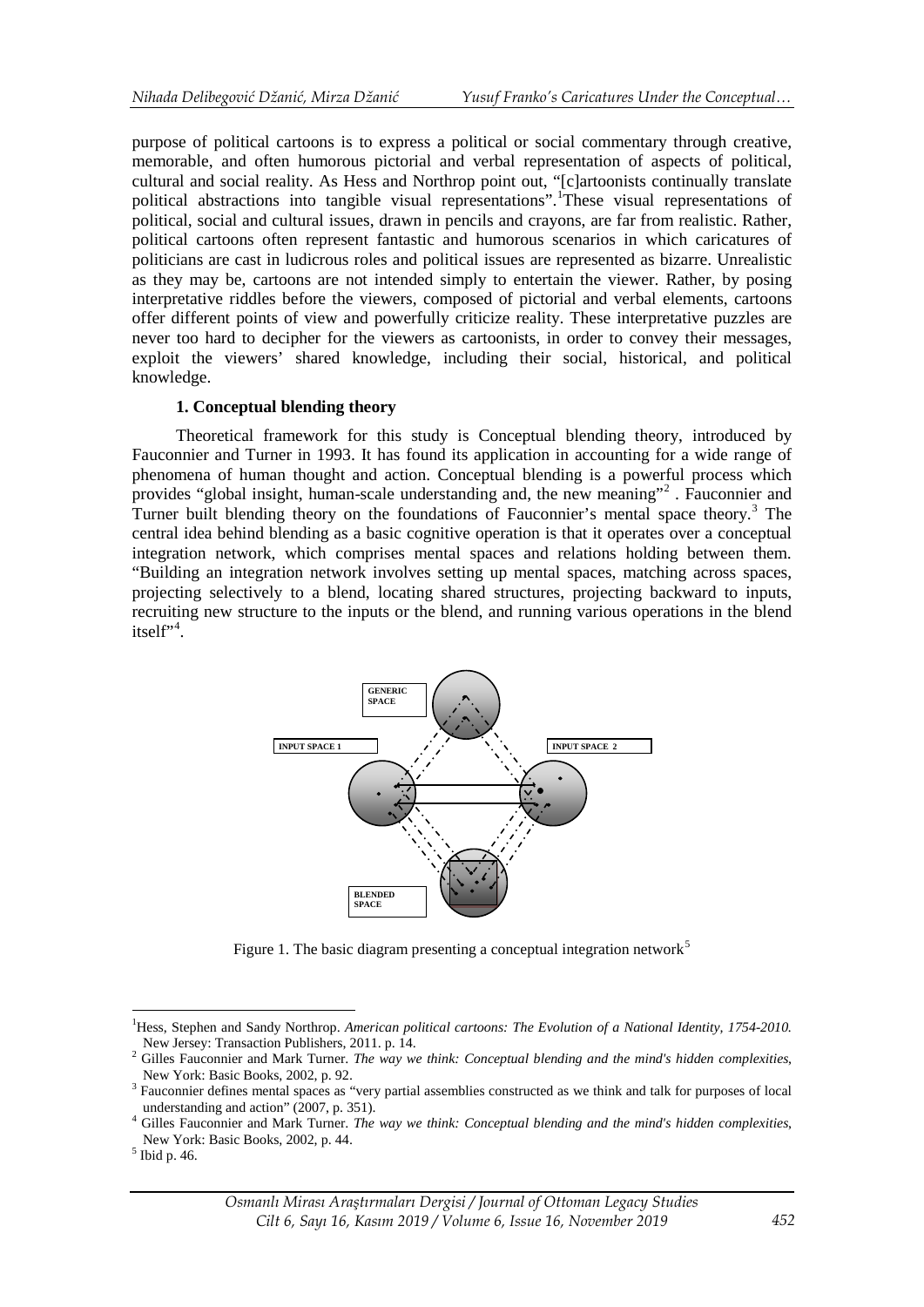As the diagram shows, a conceptual integration network is composed of at least two input spaces, a generic space, and a blended space, although a single network can be composed of several inputs as well as blended spaces. The generic space captures the shared elements of both inputs and these elements from the generic space are in turn mapped onto the counterpart elements in the input spaces. The structure from the input spaces is projected into the blend, a new mental space. "Blends contain generic structure captured in the generic space but also contain more specific structure, and they can contain structure that is impossible for the inputs, [...]"<sup>[6](#page-4-0)</sup>. However, not all elements from the inputs are projected into the blend, which means that projections from the input spaces to the blend are partial. The emergent structure in the blended space is not copied from either input. Rather, the new structure within the blend is generated in three ways, namely through the processes of composition, completion, and elaboration, all of which operate unconsciously.

Behind the possibilities for conceptual blending, there is an entire system of interacting principles. In order to explain one of the products of this system, it is necessary to tackle the entire system. This system rests on conceptual compression, which has an effect on a set of relations strongly influenced by shared social experience and fundamental human neurobiology. These relations are also referred to as vital relations.<sup>[7](#page-4-1)</sup> In addition to vital relations, Fauconnier and Turner<sup>[8](#page-4-2)</sup> propose a set of optimality principles that further clarify the relations within the conceptual integration network. $\frac{3}{9}$  $\frac{3}{9}$  $\frac{3}{9}$  They claim that under these principles, blends function most efficiently, but also point out that satisfying one of these principles does not automatically involve satisfying the other ones. Coulson and Oakley<sup>[10](#page-4-4)</sup> suggest that these principles limit the spectrum of possible blending analyses and make the conceptual integration theory less arbitrary.

"Blending can be detected in everyday language, idioms, creative thought in mathematics, evolution of socio-cultural models, jokes, advertising, and other aspects of linguistic and nonlinguistic behavior"<sup>[11](#page-4-5)</sup>. In that sense, conceptual integration theory has emerged as a powerful theory that can account for a wide variety of linguistic and non-linguistic phenomena<sup>[12](#page-4-6)</sup>. Therefore, it is not surprising that conceptual integration theory has found its application in the study of political cartoons.

### **2. Cognitive-linguistic analysis of selected Yusuf Franko Kusa's caricatures**

In this section we will analyses elected caricatures from Yusuf Franko Kusa's collection and peek in the political and social life of Pera at that time. It is believed that the best way to understand certain historical period is to analyze different forms of humor that people at that time appreciated. We believe that cognitive-linguistic analysis of Yusuf Franko Kusa' caricatures will reveal certain aspects of life in Pera that were covered with the dust of history just like the forgotten album in the rug dealer's shop.

<span id="page-4-0"></span> $^6$  Ibid p. 47.

<span id="page-4-1"></span> $\frac{7}{1}$  Fauconnier and Turner (2002) distinguish the following vital relations: Change, Identity, Time, Space, Cause – Effect, Part – Whole, Representation, Role, Analogy, Disanalogy: Property, Similarity, Category, Intentionality and Uniqueness.<br><sup>8</sup> Gilles Fauconnier and Mark Turner, Conceptual integration networks. *Cognitive Science, 22(2)*, (1998), p. 133-87.<br><sup>9</sup> These principles include: Topology Principle, the Pattern Completion Principle, Integra

<span id="page-4-2"></span>

<span id="page-4-3"></span>Vital Relations Principle, the Intensification of Vital Relations Principle, the Web Principle, the Unpacking Principle, the Relevance Principle, the Compression Principle, and Metonymic Tightening (Fauconnier & Turner

<span id="page-4-4"></span>

<sup>2002).&</sup>lt;br><sup>10</sup> Oakley, Todd and Seana Coulson, "Blending basics.", *Cognitive linguistics*, 11, no. 3/4 (2000), p. 186.<br><sup>11</sup> Tunner, Mark, and Gilles Fauconnier. "Conceptual integration and formal expression. "*Metaphor and* 

<span id="page-4-6"></span><span id="page-4-5"></span>no. 3 (1995), p. 186.<br><sup>12</sup> Cf. Hougaard, A., & Oakley, T. (Eds.), Mental Spaces in Discourse and Interaction. John Benjamins, Amsterdam & Philadelphia 2008.; Dancygier, B. (Ed.),'Special Issue on Conceptual Blending', Language and Literature, 15(1), 2006; Oakley, Todd and Esther Pascual,'Conceptual Blending Theory'. In B. Dancygier (Ed.), *[The Cambridge](http://www.cambridge.org/catalogue/catalogue.asp?ISBN=9781107118447)  [Handbook of Cognitive Linguistics,](http://www.cambridge.org/catalogue/catalogue.asp?ISBN=9781107118447)* Cambridge University Press. Cambridge 2017, pp. 421-48.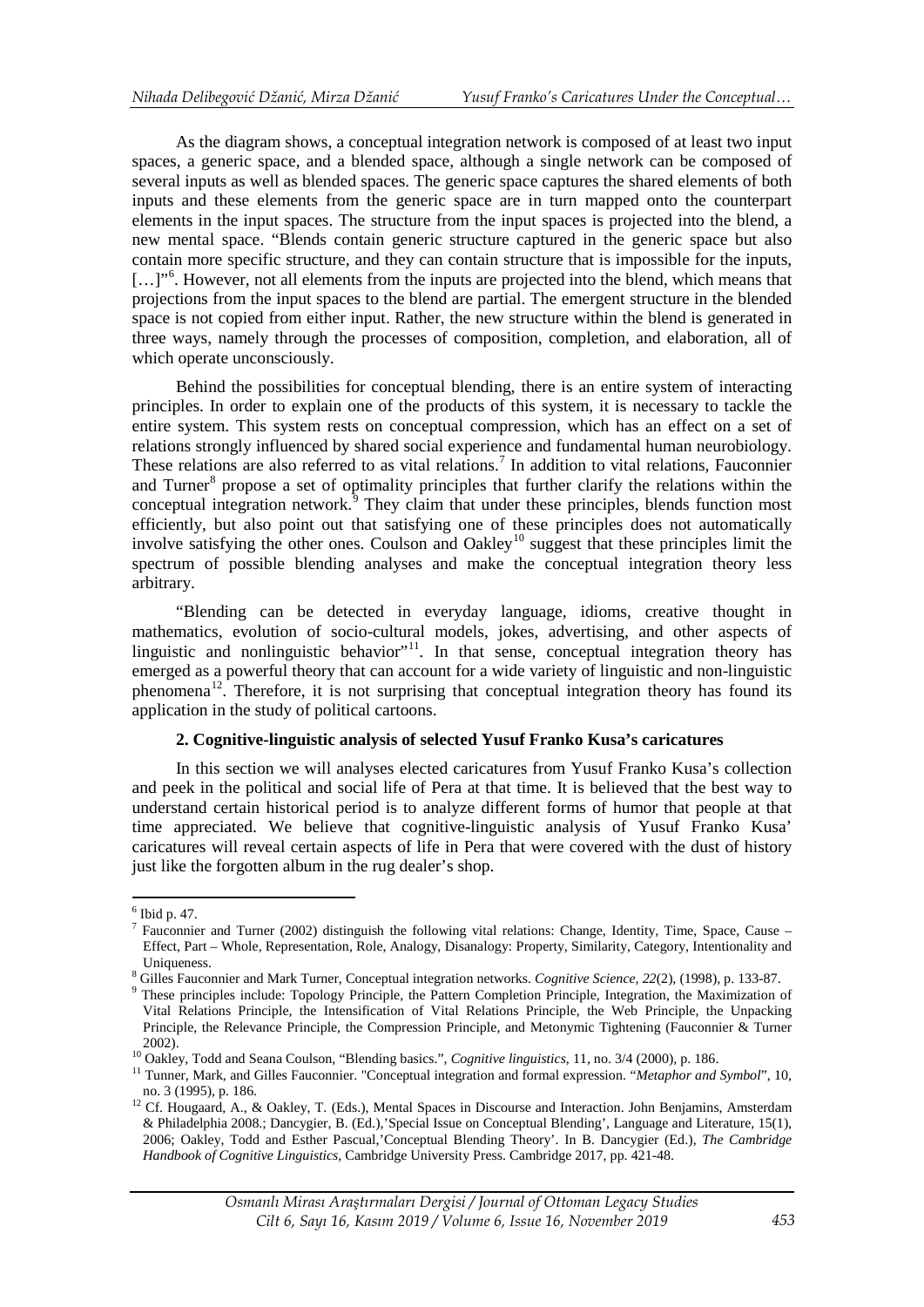## **2.1. Case study 1**



Figure 1. "*Menagerie consultative*", 1885.

It is believed that this caricature represents Yusuf Franko Kusa's masterpiece. The cartoon mocks the functioning of the State Secretariat for International Law. It forms a double space network that is composed of two input spaces, generic space and the blend. In input space one resides political situation in the Ottoman Empire during the reign of Abdul Hamid II. He is often perceived as the last Sultan who had effective control over the fracturing state. This input space projects to the blend prominent political figures of that time Gabriel Efendi Noradungyan, Nişan Efendi Civanyan and Nikolaki Efendi Sguridis. In the second input space we have typical zoo setting with the cage, different animals, i.e. a parrot, monkeys, a macaque, a hen, a pig, etc.

Both inputs project their frame structures to the blend, as it contains not only elements from both inputs but also literal blends of Ottoman bureaucrats and different animals. In front of them is the code of the fools lying on the table, which is actually censorship. As it has already been pointed out in 1877 Sultan Abdulhamid II banned the production of all caricatures

In the blend Gabriel Efendi Noradungyan, an advisor to the Ottoman Porte from 1883 and a law professor from 1885, is represented as a parrot. Although parrots are considered to be the most intelligent birds, most people first think of their ability to reproduce human speech. It is alluded that Gabriel Efendi Noradungyan was able to read law and quote different legal acts, but it is questionable how wise advisor he was to the central Ottoman government. Parrots are able to reproduce human speech, but not to create their own sentences. It also suggested that Gabriel Efendi Noradungyan just automatically repeated what was said to him and did not offer his original advice. The second prominent character is Nikolaki Efendi Sguridis, represented as a macaque. According to Tamari it was quite common in the oppositional press in Istanbul to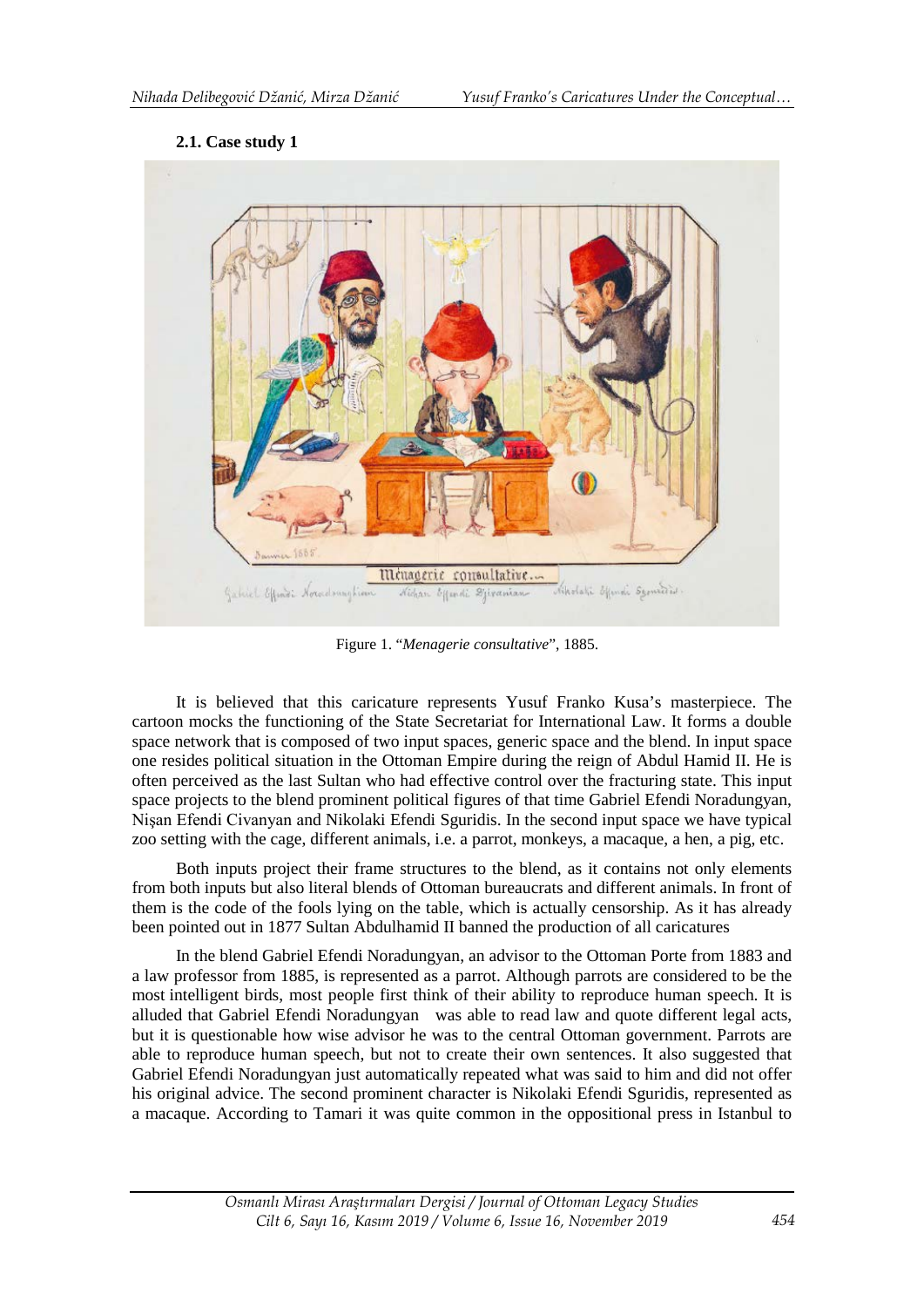portray Abdul Hamid II's Arab advisors as monkeys.<sup>[13](#page-6-0)</sup> Clearly, Nikolaki Efendi Sguridis was not of Arab origin but Yusuf viewed his diplomatic abilities as very modest or even nonexistent. Therefore, this visual representation seems justifiable.

In the middle of the cartoon is Nişan Efendi Civanyan, a director of correspondence at the Ministry of Foreign Affairs and later the director of the foreign press bureau. He is decorated with gallinaceous legs, big ears and a prominent nose. As we can see the author did not significantly change the physical appearance of this Ottoman official. However, one prominent characteristic, i.e. his legs seem to be enough to activate our knowledge about cognitive abilities of these animals. Poultry certainly does not belong to the category of brightest animals.



Figure 2. The conceptual integration network for the caricature "*Menagerie consultative*"

Backward projections from the blended space to input spaces reinforce construals in input spaces in accordance with the new structure created in the blend. Yusuf Franko Kusa makes us view reality from different perspective. The Ottoman diplomatic circle at that time was in serious problem as the most important positions were occupied by individuals of very modest, limited abilities. We can speculate about the author's intentions and can only say that her left the gates of a late-nineteenth century Ottoman bureaucrat's world half-opened. The rest is up to us to put the puzzle together.

-

<span id="page-6-0"></span><sup>&</sup>lt;sup>13</sup> S. Tamari, The Great War and the Remaking of Palestine. University of California Press, 2017, p. 15.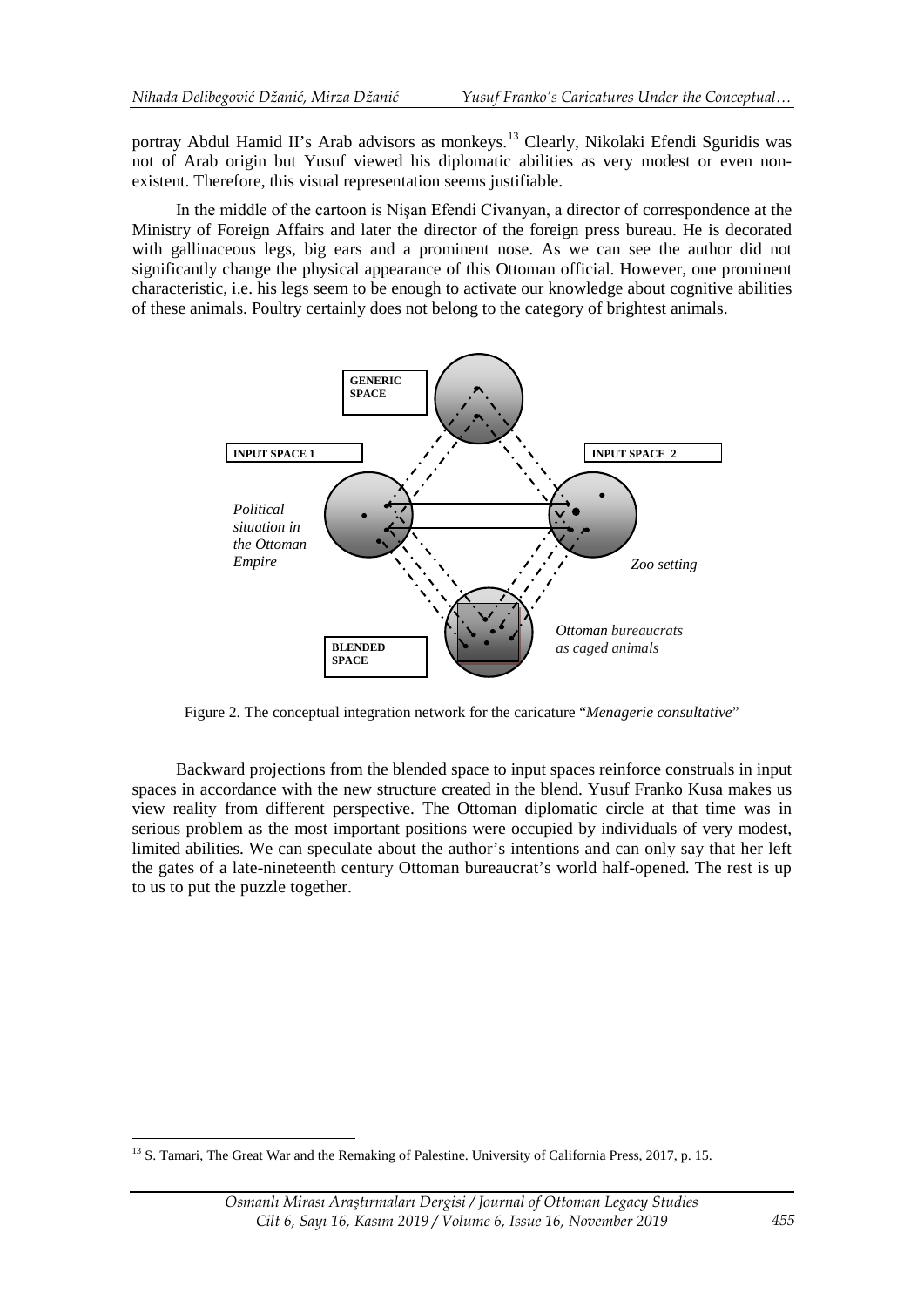## **2.2. Case study 2**



Figure 3. "L'expiation" Undated.

The last caricature in Yusuf Bey's album is "Expiation". We might presume that drawing caricatures in the period of strong censorship was very difficult for creative Yusuf Bey so therefore he decided to metaphorically kill the caricaturist and close his album. Clever and witty as he was Yusuf Bey left the clues why he stopped drawing in his last masterpiece so might conclude that his characters came back to haunt him.

This cartoon forms four space network in which input space one embraces typical execution scenario with gallows, executers, and curious public. In the second input space reside characters from Yusuf Franko's world, i.e. diplomats, Ottoman bureaucrats and prominent figures of high-society social circles in Pera together with his family members.

Input space one provides a frame structure for the blend, which also receives salient projections from the other input space. In the blend Yusuf Bey's neck is broken, his blood colored tongue is sticking out of his mouth. Birds are flying over to make the whole scene even more realistic. Some of the characters he earlier portrayed in the album are now pulling the ropes. His family members are crying nearby, while various diplomats and officials are observing the situation impartially.

The blend projects back to input spaces and this caricature express serious criticism of the state of affairs in the Ottoman Empire in its last days. The subjects of his caricatures metaphorically pull all the ropes in the Ottoman society while common people are helpless and cannot make any significant changes. They cannot expect any help from the diplomatic circles as they only observe the situation and certainly not participate directly. They pull the ropes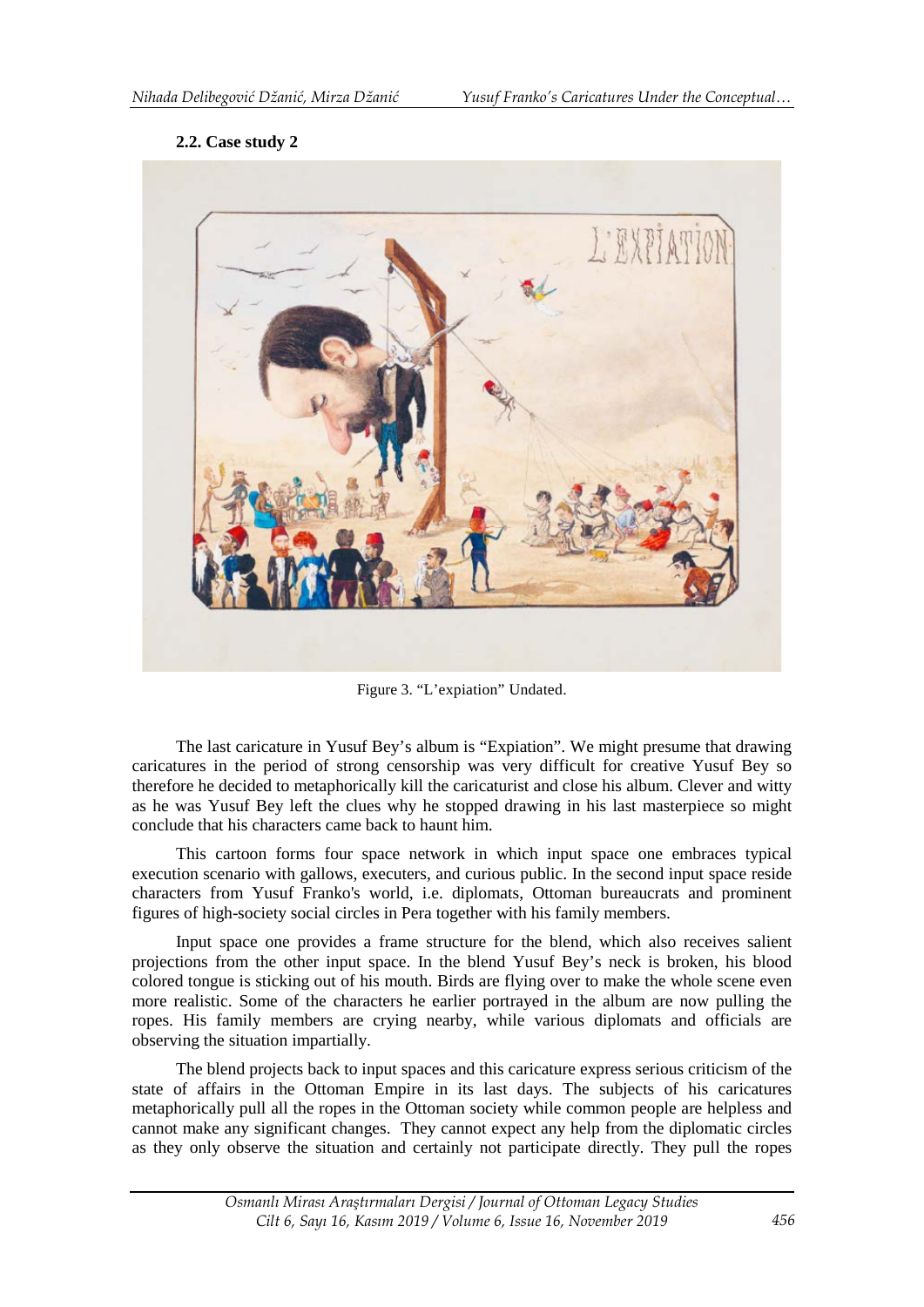behind the stage. It is assumed that the author wanted to emphasize that the public inertness, silent support of censorship would come back to haunt the Ottoman Empire.



Figure 4. The conceptual integration network for the caricature "L'expiation"

#### **Conclusion**

<u>.</u>

From the case studies discussed above we can claim that the key element in the creation of humor in conceptual blending is the incongruity produced in the blended space, which prompts us to go back to the inputs in order to resolve incongruity. As Marín-Arrese claims, "[t]he problem solving or resolution of the incongruity is realized by projecting backward to these input spaces  $\ldots$ <sup>74</sup>. In the first case study, important political figures are represented as animals, in the second one the artist is placed in the gallows. All of these incongruities prompt the viewer to unpack the blend by looking for the inputs<sup>[15](#page-8-1)</sup>.

In order to understand the meaning of these cartoons, the viewer must unpack the blend and reconstruct the input spaces following the cues represented verbally and/or visually in the memes and jokes. It must be emphasized that the understanding of the caricatures depends heavily on viewers' complete encyclopedic knowledge. The clues given are likely to be entrenched within the discourse community targeted by the caricature. Authors must offer enough pictorial and/ or verbal cues for the viewer to solve the puzzle, or in terms of conceptual blending, unpack the blend.

Furthermore, the new structure created in the blend also successfully criticizes the absurdities of the real world. In that sense, Coulson (2002) finds that the emergent structure in the blend can promote the construals in the input spaces. Therefore, apart from resolving the incongruity created in the blend, backward projections from the blended space to input spaces

<span id="page-8-0"></span><sup>&</sup>lt;sup>14</sup> J. I. Marín-Arrese, 'Humour as ideological struggle: The view from cognitive linguistics'. Paper presented at the 8th International Cognitive Linguistics Conference. Logroño, 20-25 July 2003. Available at http://www.ling.arts.kuleuven.ac.be/iclc/ Papers/JuanaMarinArrese.pdf. 2003.

<span id="page-8-1"></span><sup>&</sup>lt;sup>15</sup> G. Fauconnier & M. Turner, The way we think: Conceptual blending and the mind's hidden complexities, Basic Books, New York 2002, p. 333.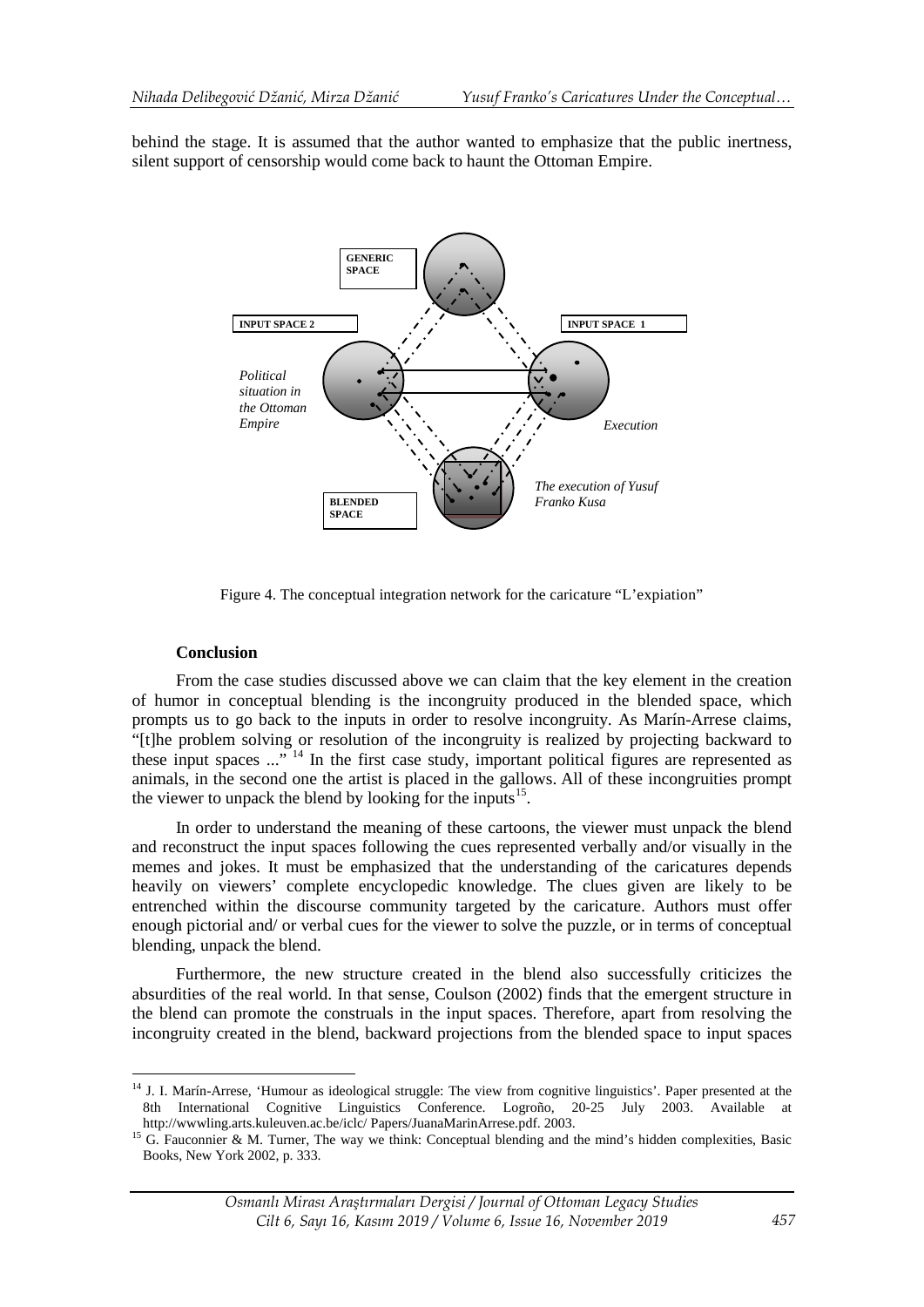reinforce construals in input spaces in accordance with the new structure created in the blend. Therefore, it can be argued that the emergent structure in the blend not only helps us conceptualize a certain scenario but it also reinforces a certain construal in the input spaces. As Coulson (2002) concludes, "[b]y projecting prominent personalities into new contexts, cartoonists can show us the ridiculous side of a serious situation, or, […], the serious side of the ridiculous".[16](#page-9-0)

## **Bibliography**

<u>.</u>

- Bahattin Ö., Youssouf Bey: The Charged Portraits of Fin-de-Siécle Pera, Vehbi Koç Foundation, Istanbul 2016.
- Berberović, S. & Delibegović Džanić, N. 'Političari, dvorske dame i kajgana: Teorija konceptualne integracije i politički humor', in Brdar, M, Omazić, M., Belaj, B. & Kuna, B. (eds.), *Lingvistika javne komunikacije: Sociokulturni, pragmatički i stilski aspekti*, Zagreb/Osijek: HDPL, 2009, pp. 139-53.
- Bergen, B. 'To awaken a sleeping giant: Blending and metaphor in editorial cartoons after September 11', in Achard, M. & Kemmer, S. (eds.), *Language, Culture, and Mind*, Stanford: CSLI Publications, 2004, pp. 23-36.
- Brandt, L. & Brandt, P.A. 'Making Sense of a Blend. A Cognitive-Semiotic Approach to Metaphor', Annual Review of Cognitive Linguistics, 3, 2005, pp. 216-49.
- Cameron, L. & Deignan, A., The Emergence of Metaphor in Discourse, Applied Linguistics, 27(4), 2006, pp.671–690.
- Coulson, S. & Oakley, T., Blending Basics, Cognitive Linguistics, 11(3-4), 2000, pp. 175-96.
- Coulson, S., & Oakley, T., 'Purple Persuasion: Conceptual Blending and Deliberative Rhetoric', In J. Luchjenbroers (Ed.), Cognitive Linguistics Investigations: Across Languages, Fields and Philosophical Boundaries, John Benjamins, Amsterdam & Philadelphia 2006, pp. 47- 65.
- Coulson, S., & Pascual E., 'For the Sake of Argument: Mourning the Unborn and Reviving the Dead through Conceptual Blending'. Annual Review of Cognitive Linguistics, 4, 2006, pp. 153-81.
- Coulson, S., 'Conceptual Blending in Thought, Rhetoric, and Ideology'. In G. Kristiansen, M. Achard, R. Dirven, & F. J. Ruiz de Mendoza Ibáñez (Eds.), Cognitive linguistics: Current Applications and Future Perspectives, Mouton de Gruyter, Berlin & New York 2006, pp. 187-210.
- Coulson, S., 'Extemporaneous Blending: Conceptual Integration in Humorous Discourse From Talk Radio', Style, 39, 2005, pp. 107-22.
- Coulson, S., 'The Menendez Brothers Virus: Analogical Mapping in Blended Spaces'. In A. Goldberg (Ed.), Conceptual Structure, Discourse, and Language, CSLI, Stanford, CA 1996, pp. 67-81.
- Coulson, S., 'What's So Funny: Conceptual Blending in Humorous Examples', Available at: http://www.cogsci.ucsd.edu/~coulson/funstuff/funny.html, 2002.
- Coulson, S., Semantic Leaps: Frame-shifting and Conceptual Blending in Meaning Construction. New York & Cambridge University Press, Cambridge 2001.

<span id="page-9-0"></span><sup>&</sup>lt;sup>16</sup> S.Coulson, What's so funny: Conceptual blending in humorous examples. Available at: http://www.cogsci.ucsd.edu/~coulson/funstuff/funny.html, 2002.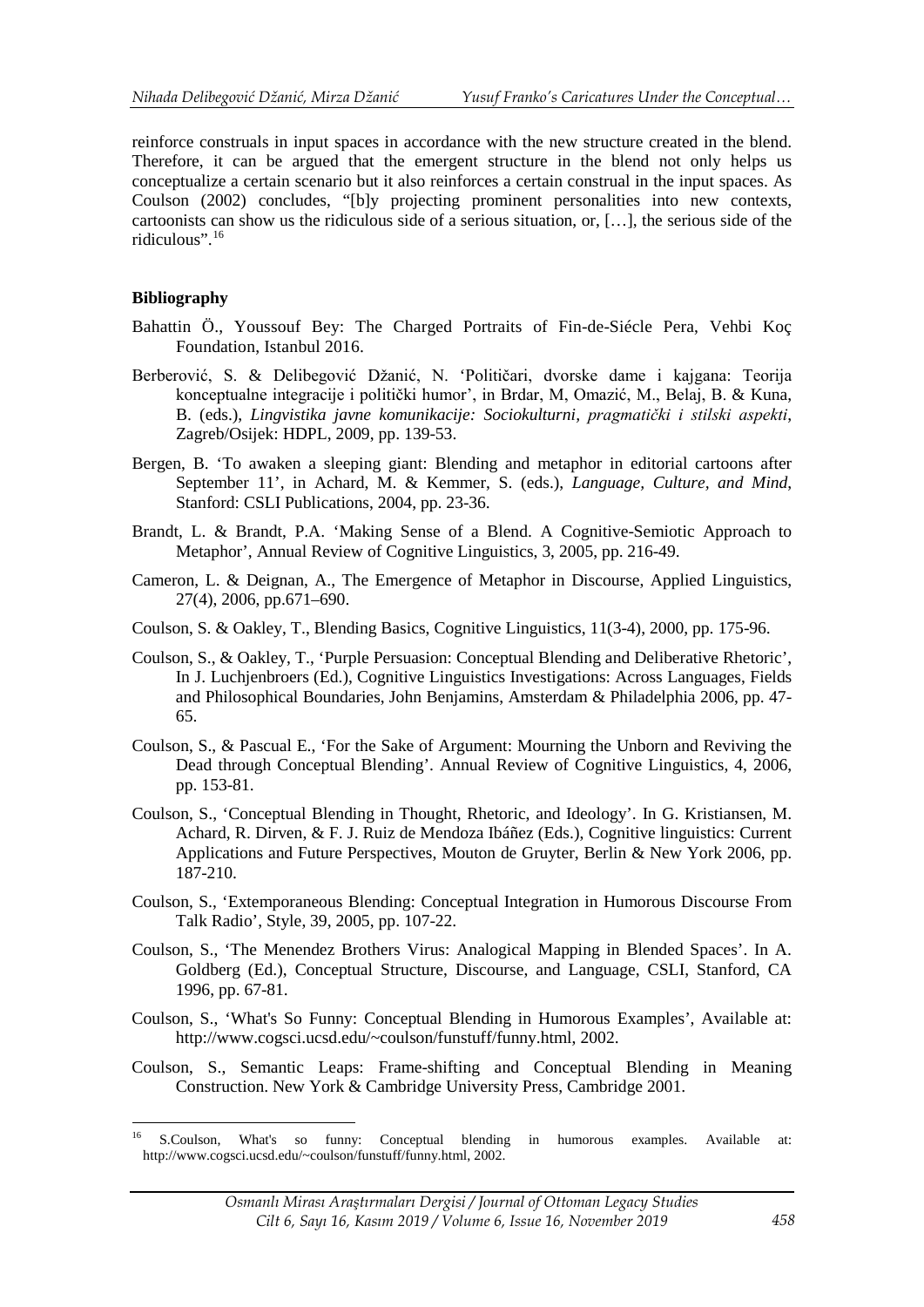- Dancygier, B. (Ed.),'Special Issue on Conceptual Blending', Language and Literature, 15(1), 2006.
- Dancygier, B., & Sweetser, E. E., Figurative Language, Cambridge University Press, New York 2014.
- Delibegović Džanić, N. & Berberović, S. 'Hot cakes: The use of idioms in political cartoons', in Jesenšek, V. & Dobrovol'skij, D. (eds.), *Phraseology and Culture*, Bielsko-Biala, Budapest, Kansas, Maribor; Praha: Zora, 2014, pp. 339-53.
- Delibegović Džanić, N. & Omazić, M. 'Conceptual Blending in Political Cartoons', in Tomović, N. & Vujić, J. (eds.), *English Language and Literature Studies: Image, Identity, Reality*, Belgrade: Faculty of Philology, University of Belgrade, 2011, pp. 51-64.
- Fauconnier, G. 'Mental spaces'. In D. Geeraerts, & H. Cuyckens (Eds.), The Oxford Handbook of Cognitive Linguistics, Oxford University Press, Oxford 2007, pp. 351-76.
- Fauconnier, G., & Turner, M., 'Conceptual Integration Networks', In D. Geeraerts (Ed.), Cognitive Linguistics: Basic Readings (pp. 303-371), Mouton de Gruyter, Berlin, Reprint of (1998). Conceptual Integration Networks, Cognitive Science, 22(2), 2006, pp. 133-87.
- Fauconnier, G., & Turner, M., The Way We Think: Conceptual Blending and the Mind's Hidden Complexities. Basic Books, New York 2002.
- Fauconnier, G., & Turner, M.,'Compression and Global Insight'. Cognitive Linguistics, 11(3-4), 2000, pp. 283-304.
- Fauconnier, G., Mental Spaces, The MIT Press, Cambridge, Massachusetts 1985.
- Grady, J., Oakley, T., & Coulson, S., 'Conceptual blending and metaphor'. In R. Gibbs, & G. Steen (Eds.), Metaphor in Cognitive Linguistics, John Benjamins, Amsterdam & Philadelphia 1999, pp. 101-24.
- Hidalgo-Downing, L.,'Metaphor and Metonymy', In R.H. Jones (Ed.) The Routledge Handbook of Language and Creativity, Routledge, London & New York 2016, pp. 107-28.
- Hougaard, A., & Oakley, T. (Eds.), Mental Spaces in Discourse and Interaction. John Benjamins, Amsterdam & Philadelphia 2008.
- Kyratzis, S. 'Laughing metaphorically: Metaphor and humour in discourse'. Paper presented at the 8th International Cognitive Linguistics Conference. Logroño, 20-25 July 2003. Available at http://wwwling.arts.kuleuven.ac.be/iclc/Papers/Kyratzis.pdf 2003.
- Lundmark, C. 'Puns and blending: The case of print advertisements'. Paper presented at the 8th International Cognitive Linguistics Conference. Logroño, 20-25 July 2003. Available at http://wwwling.arts.kuleuven.ac.be/iclc/Papers/Lundmark.pdf 2003.
- Marín-Arrese, J. I. 'Humour as ideological struggle: The view from cognitive linguistics'. Paper presented at the 8th International Cognitive Linguistics Conference. Logroño, 20-25 July 2003. Available at http://wwwling.arts.kuleuven.ac.be/iclc/ Papers/JuanaMarinArrese.pdf. 2003.
- Oakley, T. & Coulson, S.,' Connecting the Dots: Mental Spaces and Metaphoric Language in Discourse', In T. Oakley, & A. Hougaard (Eds.), Mental Spaces in Discourse and Interaction*,* John Benjamins, Amsterdam & Philadelphia 2008, pp. 27-50.
- Oakley, T. & Pascual, E., 'Conceptual Blending Theory'. In B. Dancygier (Ed.), *[The](http://www.cambridge.org/catalogue/catalogue.asp?ISBN=9781107118447)  [Cambridge Handbook of Cognitive Linguistics,](http://www.cambridge.org/catalogue/catalogue.asp?ISBN=9781107118447)* Cambridge University Press. Cambridge 2017, pp. 421-48.